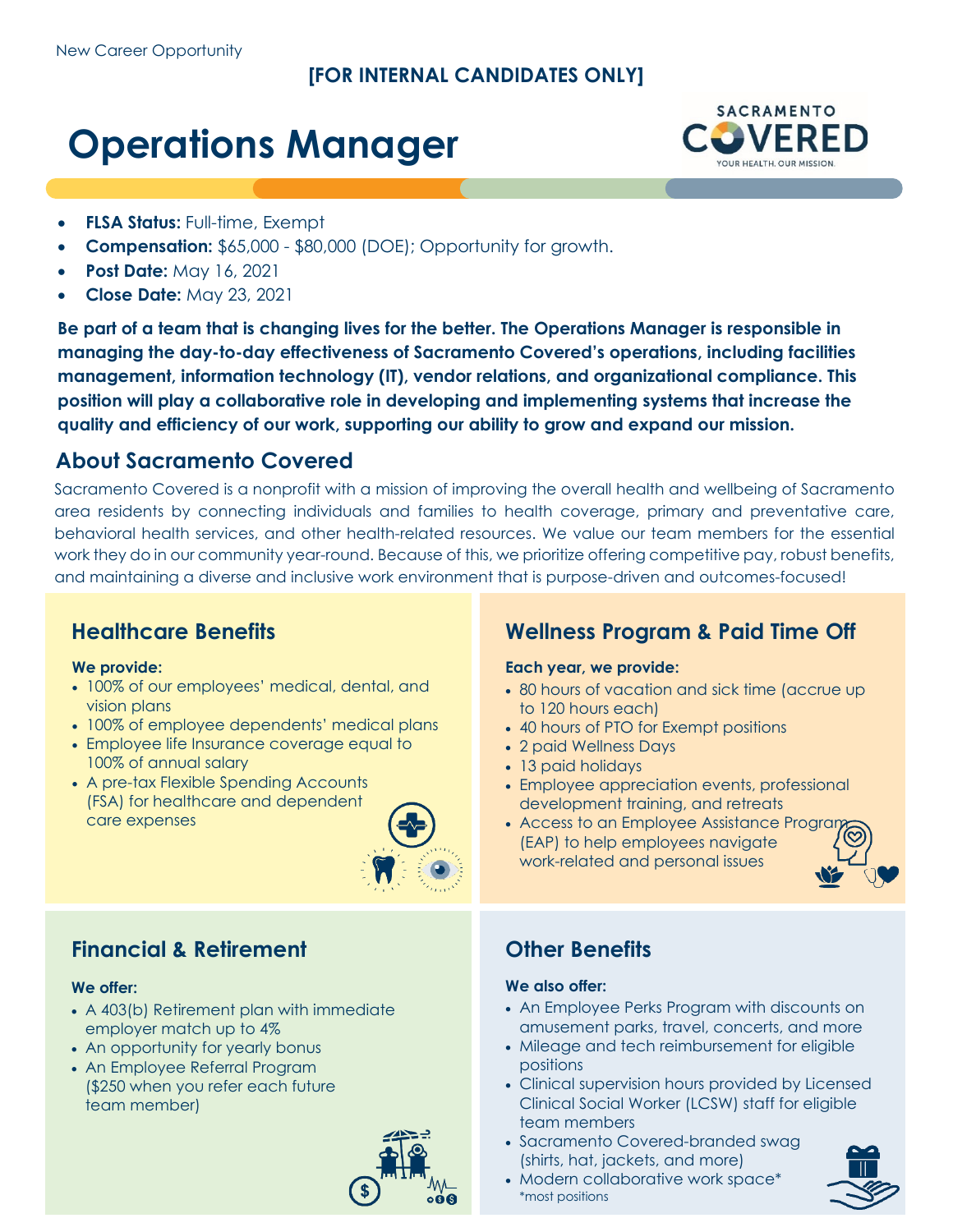#### **Operations**

- Management of office resources, vendors, technology, and supplies.
- Manages and negotiates contracts with office vendors, service providers, and lease management.
- Manages IT support/coordination liaison with staff and IT MSA consultant.
- Contribute to the improvement, development, and integration of organizational systems and processes as appropriate.
- Contribute operations information and recommendations to strategic plans and reviews; prepare and complete action plans; implement production, productivity, quality, and customer-service standards.
- Help develop and manage systems of record keeping, including mandatory training schedules, etc.

#### **Facilities Management**

- Maintain day-to-day operations of facilities, such as delegating or completing maintenance orders.
- Perform routine maintenance on facilities and making repairs as needed and/or managing outside contractors to do so.
- Prepare facilities for changing weather conditions.
- Monitor the safety and cleanliness of interior and exterior areas, such as offices, conference rooms, storage rooms/area, parking lots and outdoor recreation spaces.
- Create reports on maintenance, repairs, safety and other occurrences for supervisors and other relevant staff.
- Ensure proper maintenance and certification of elevator operations.
- Schedule routine inspections and emergency repairs with outside vendors.
- Collaborate with senior management on budgeting for facilities needs.

#### **Compliance and Audits**

- Support across department activities and file maintenance, including maintenance of program/project audit files/binders.
- Support in providing training for all staff with compliance policies including but not limited to HR, finance, and IT/data security.
- Support development and training of staff on use of information access management systems.
- Management of organizational information security and privacy policies and procedures.
- Manages performance of SC's care management platform data-back-up and maintenance.
- Participate and support internal and external IT/risk assessments, audits, and corrective action plans (e.g., HMIS Security Audit, health partner risk assessments).
- Other duties as assigned.
- **Primary Relationships:** The position reports to the Director of Human Resources and works closely with the Senior VP of Operations. Within the organization, the position has primary working relationships with the senior management team, administrative staff, and project staff. Outside the agency, the position coordinates with office service providers, vendors, contractors, office lease management, key stakeholders, and community partners.
- **Supervisory Responsibilities:** The Operations Coordinator reports to this position.